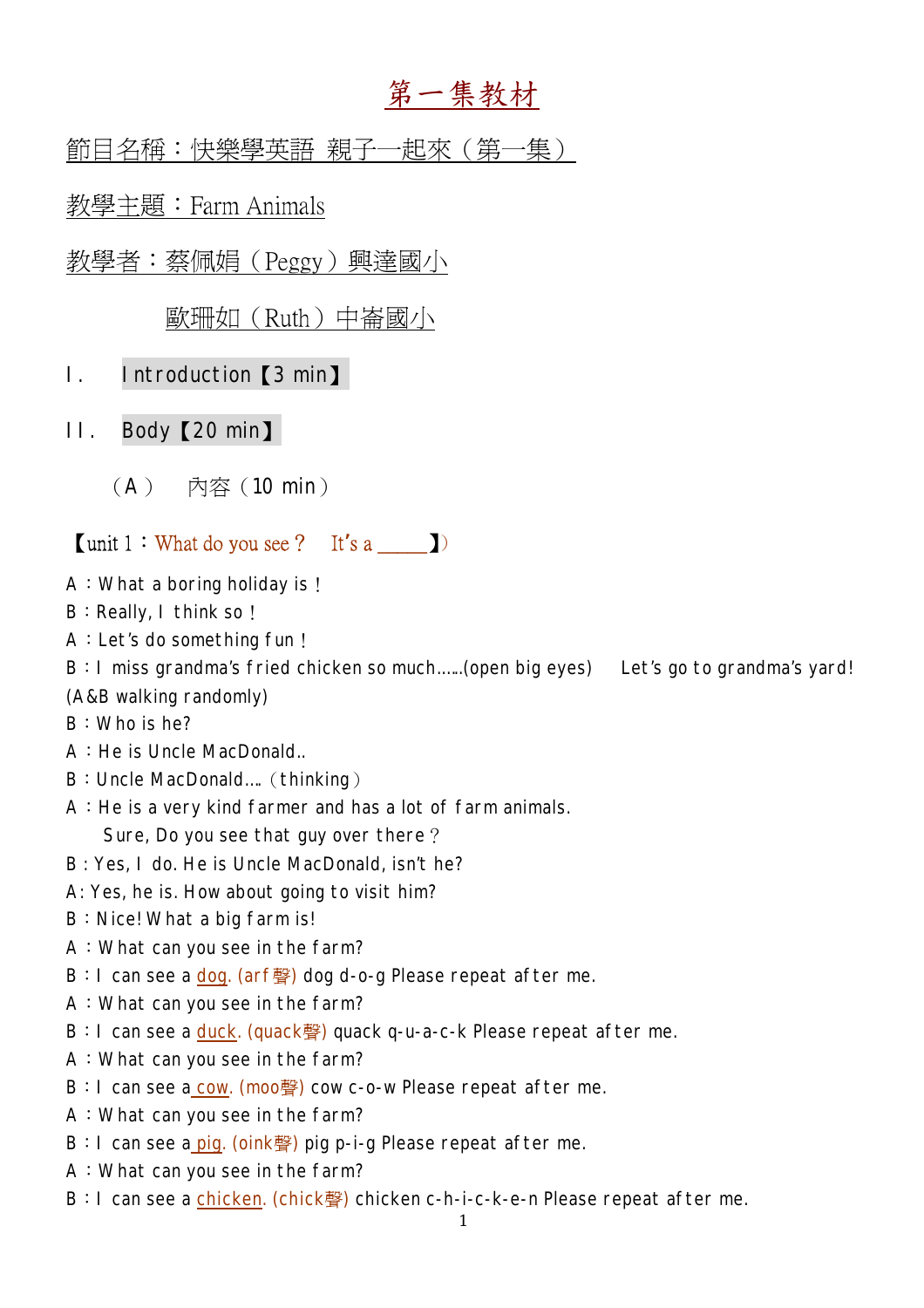(B)內容(10 min)

### 【unit 2:How many cows are there? There are \_\_\_\_ cows.】

A: Ruth, the country yard is quiet and the air is so fresh. It makes us feel easy.

- $B:$  Peggy, I think so, I wish I can live here for a while.
- A:Woh! Do you see the animals inside the fence?

B:Yes , I do.

- A: How many dogs are there?
- B: There is one dog.
- A: How many ducks are there?
- B: There are two ducks.
- A: How many cows are there?
- B: There are three cows.
- A: How many pigs are there?
- B: There are four pigs.
- A: How many chickens are there?
- B: There are five chickens.

(dog, duck, cow, pig, chicken)

#### III. Song:3 min

## 歌名:**Old MacDonald had a farm**

(1) Old MacDonald had a farm, E-I-E-I-O! And on his farm he had a dog, E-I-E-I-O! With an arf, arf here, and an arf, arf there, Here an arf, there an arf, Everywhere an arf, arf, Old MacDonald had a farm, E-I-E-I-O!

(2) Old MacDonald had a farm, E-I-E-I-O! And on his farm he had a duck, E-I-E-I-O! With a quack, quack here, and a quack, quack there, Here a quack, there an quack, Everywhere a quack, quack, arf, arf here, and an arf, arf there, Here an arf, there an arf, Everywhere an arf, arf,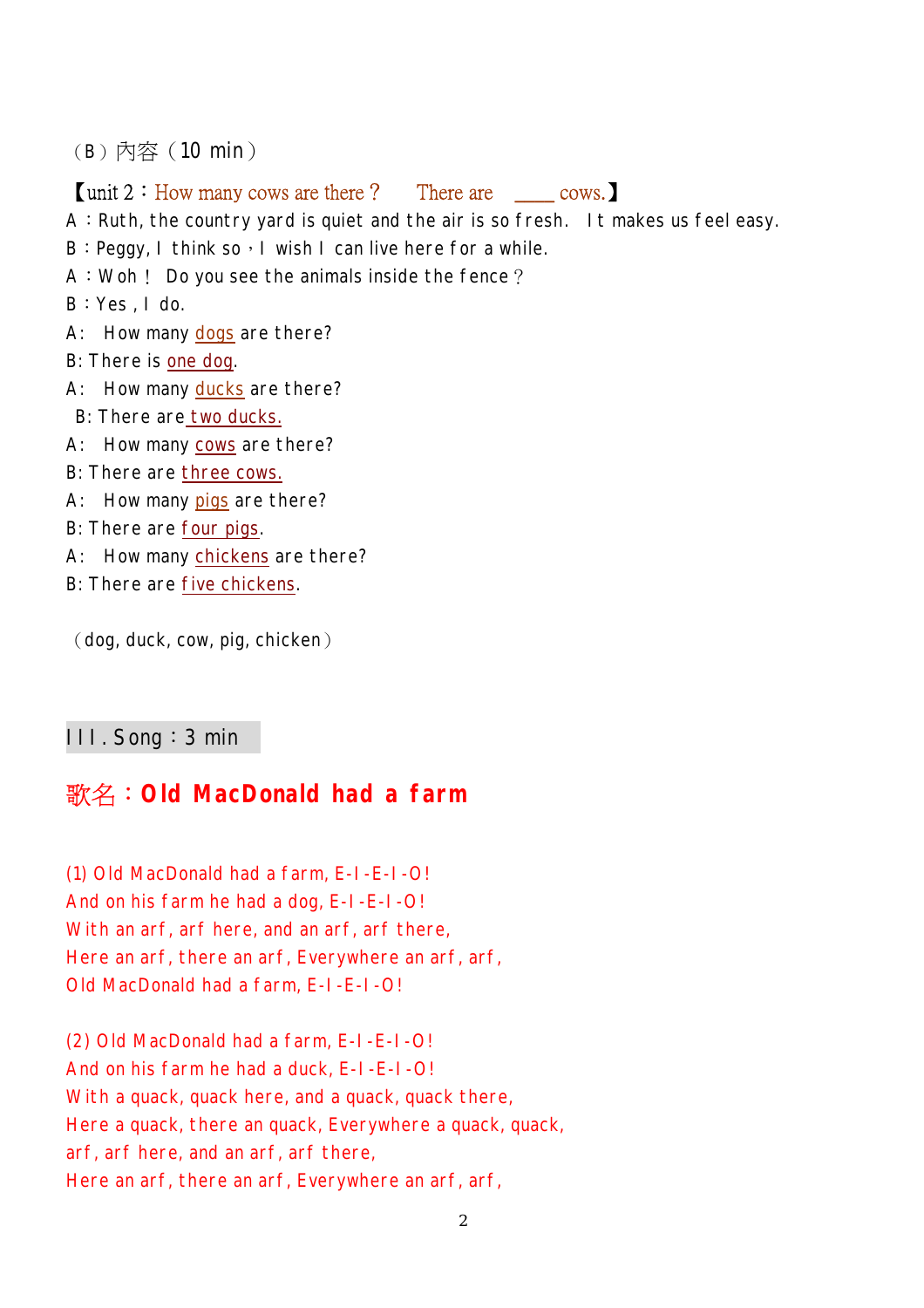Old MacDonald had a farm, E-I-E-I-O!

(3) Old MacDonald had a farm, E-I-E-I-O! And on his farm he had a pig, E-I-E-I-O! With an oink oink here and an oink oink there, Here an oink and there an oink, everywhere an oink oink, arf, arf here, and an arf, arf there, Here an arf, there an arf, Everywhere an arf, arf, quack, quack here, and a quack, quack there, Here a quack, there an quack, Everywhere a quack, quack, Old MacDonald had a farm, E-I-E-I-O!

(4) Old MacDonald had a farm, E-I-E-I-O! And on his farm he had a chicken, E-I-E-I-O! With a chick chick here and a chick chick there, Here a chick and there a chick, everywhere a chick chick arf, arf here, and an arf, arf there, Here an arf, there an arf, Everywhere an arf, arf, quack, quack here, and a quack, quack there, Here a quack, there an quack, Everywhere a quack, quack, oink oink here and an oink oink there, Here an oink and there an oink, everywhere an oink oink, Old MacDonald had a farm, E-I-E-I-O!

(5) Old MacDonald had a farm, E-I-E-I-O! And on his farm he had a cow, E-I-E-I-O! With moo moo here and a moo moo there. Here a moo and there a moo, everywhere a moo moo arf, arf here, and an arf, arf there, Here an arf, there an arf, Everywhere an arf, arf, quack, quack here, and a quack, quack there, Here a quack, there an quack, Everywhere a quack, quack, oink oink here and an oink oink there, Here an oink and there an oink, everywhere an oink oink, chick chick here and a chick chick there, Here a chick and there a chick, everywhere a chick chick Old MacDonald had a farm, E-I-E-I-O!

IV. Ending【2 min】